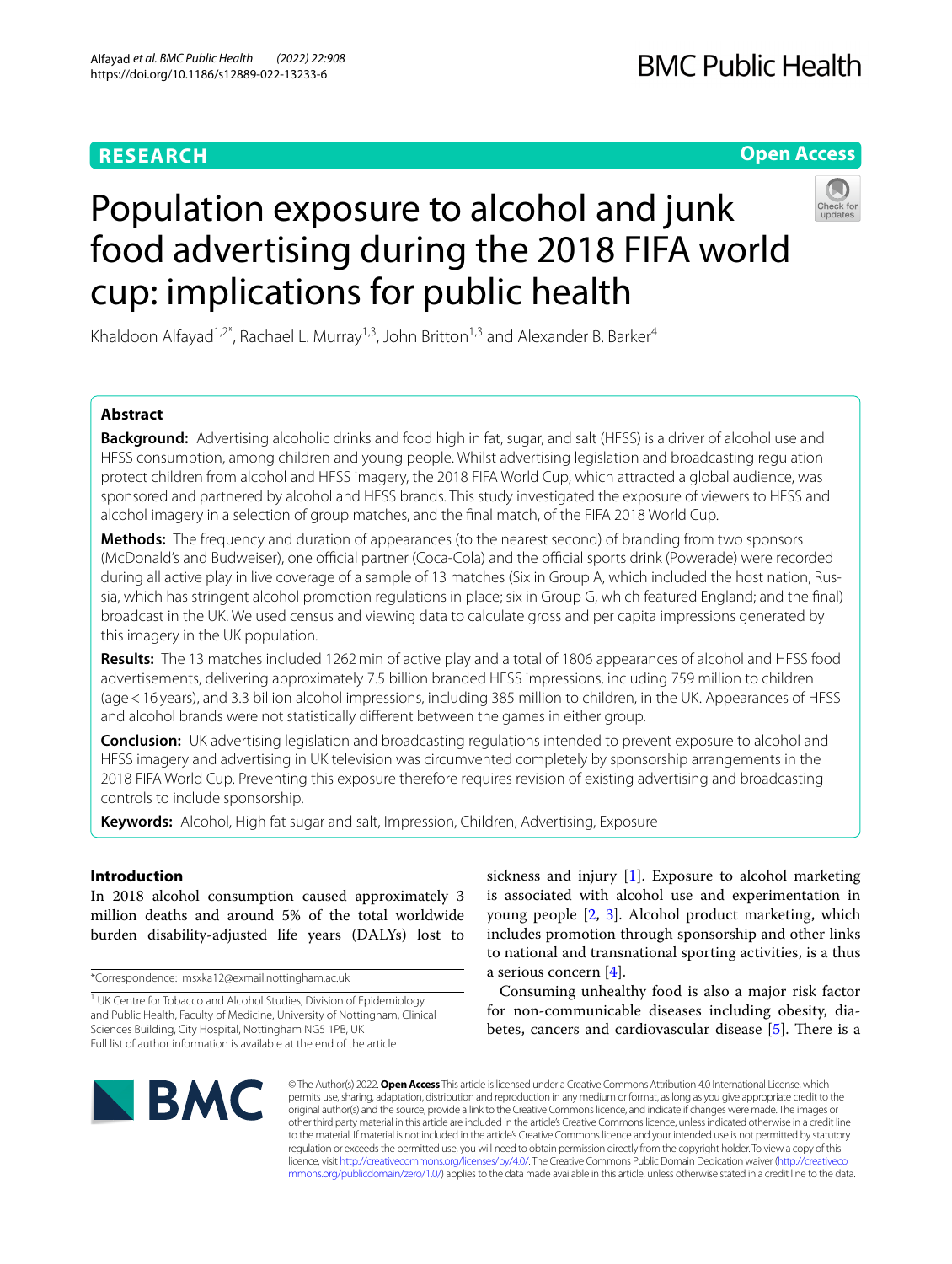consensus that the current global obesity epidemic arises in large part from the increased availability and marketing of affordable, highly processed foods  $[6]$  $[6]$ . This is especially true of foods high in fat, sugar and/or salts (HFSS, or 'junk food') [\[7](#page-9-6)]. It has also been shown that exposure to HFSS food advertising (which includes sponsorship and other forms of promotion [\[8\]](#page-9-7)) increases HFSS consumption among children  $[9-15]$  $[9-15]$  $[9-15]$  and adults  $[10, 13, 14]$  $[10, 13, 14]$  $[10, 13, 14]$  $[10, 13, 14]$  $[10, 13, 14]$  $[10, 13, 14]$ .

Ofcom is the broadcast regulator in the UK [\[16](#page-9-13)], responsible for restricting representations of substances in children's programming. The regulator also controls the glamorization of alcohol abuse in programming transmitted before 9pm [\[17](#page-9-14)]. According to Section 1.10 of the Ofcom regulations, such content is likely to be accessed by should not be shown to children without editorial justifcation against public interest [\[18](#page-9-15), [19\]](#page-9-16). Editorial justifcation refers to when the inclusion of certain content in a programme is justifed with reference to the editorial requirements of a programme, for example where it is integral to the plot. Section 9.5 further states that 'no excessive prominence may be granted to a product, service, or trademark in programming' without an editorial reason. HFSS advertisement is often prohibited during or adjacent to programs commissioned by, primarily aimed at, or likely to cater to viewers under the age of 16 [[18](#page-9-15), [19\]](#page-9-16). Children under 16years have a limited capacity to understand ads and are less likely to make responsible decisions in their consumption of HFSS foods [\[20\]](#page-9-17). However, Ofcom has no authority over sports sponsorship agreements, such as when a corporation sponsors a stadium, a team, or a single athlete, and Ofcom guidance notes that the context of advertising is taken into account, with more in situ advertising planned at sporting venues  $[21, 22]$  $[21, 22]$  $[21, 22]$  $[21, 22]$ . This potentially represents a source of unregulated alcohol and HFSS advertising to children and young people.

The 2018 Fédération Internationale de Football Association (FIFA) World Cup fnals, which appeal strongly to people of all ages, were sponsored or partnered by the alcohol brand Budweiser [[23](#page-10-1)[–25](#page-10-2)] and the HFSS brands, McDonald's [[23–](#page-10-1)[25](#page-10-2)], Coca Cola [[26\]](#page-10-3) and Powerade [\[27](#page-10-4)]. The matches were held in Russia, a country with strict limitations on alcohol advertising [[28](#page-10-5)]. We therefore present a content analysis of a selected sample of games from the 2018 FIFA World Cup to quantify the amount of imagery shown in a country with strict regulations and to estimate the subsequent population exposure to this imagery in the UK.

# **Methods**

The 2018 FIFA World Cup took place between June 14th and July 15th 2018 and involved a total of 63 matches, consisting of 48 group stage games, and 15 knockout

games. To select games likely to attract some of the highest UK audiences we selected all matches from Group G (which included England) and the World Cup Final. We also included all Group A matches, as this group included Russia, the host nation, which has stringent alcohol promotion regulations in place and therefore may be expected to have a lower presence of alcohol imagery. Full details of the matches, date played and the UK terrestrial television channel which broadcast the match are given in Table [1](#page-2-0). We measured all alcohol and HFSS advertising during all broadcast footage of active play in these matches from kick-off to the final whistle in the frst and second halves of standard and extra time (none of the selected matches involved a penalty shootout). Our coding instrument separately listed each appearance of the HFSS brands 'Coca Cola', McDonalds', 'Powerade', and the alcohol brand 'Budweiser' on digital advertising billboards along the perimeter of the pitch. For each appearance, start and end time in minutes and seconds (for example, 6:30 to 6:54) by match period (frst and second half of normal, and stoppage time for each half) were recorded. Visual occurrences of each brand that appeared in clear, uninterrupted view on the screen received a single count in each instance. Information was recorded in separate Excel fles for each match along with general information about the match (start time, end time, teams playing, date, broadcaster, stage in championship). To ensure the accuracy and reliability of coding, the TV coverage for three of the thirteen games was coded independently by two coders (KA and RM/AB) using the play, pause, review method previously reported [[24,](#page-10-6) [25\]](#page-10-2) and any diferences resolved by discussion. UK viewing fgures for the UK were supplied by Digital.I [[29\]](#page-10-7).

To estimate UK population exposure to branding content we analysed the distribution of branding appearances and used that distribution to compute cumulative gross and per capita impressions, using previously reported methods [[30,](#page-10-8) [31\]](#page-10-9). To generate the cumulative distributions of branding appearances by match and type of visual occurrence (McDonalds, Powerade, Budweiser and Coca Cola) we disaggregated the data on total duration of each visual occurrence to second-by-second observations by match period.

Viewership was calculated from proportion viewership fgures from *Digital.i* [\(http://www.digital-i.com/](http://www.digital-i.com/)) and UK mid- year population estimates in 2018 from census data [[32\]](#page-10-10). Viewership was then combined with the number of alcohol and HFSS appearances per match to provide gross impressions, and gross impressions divided by population estimates to provide per capita impressions for children (4 to 15 years old) and total (less than16 years and above) in the UK.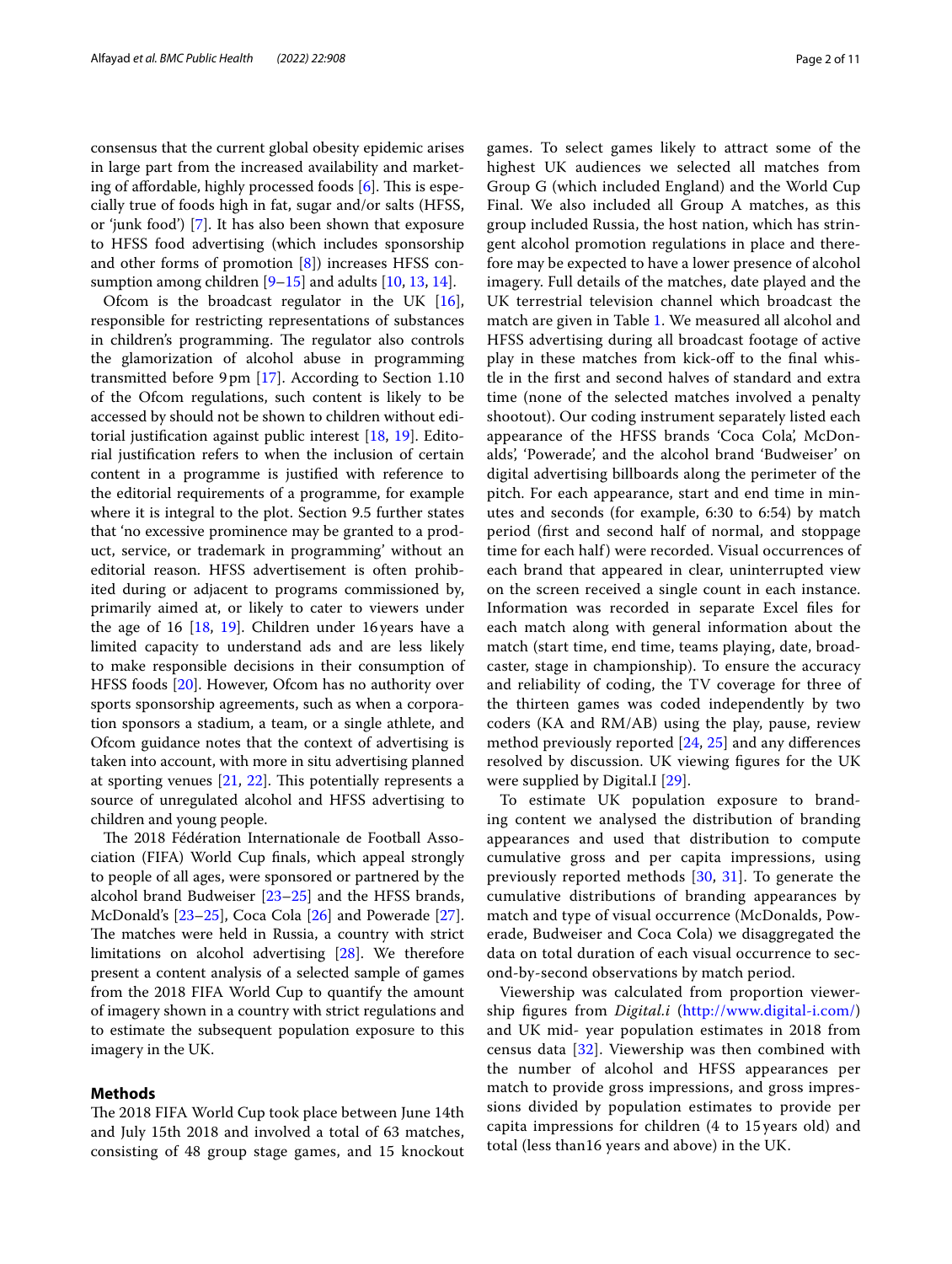| Table 1 Characteristics of the thirteen matches reco |                 |                     | papi              |                          |                             |                        |                          |                         |                         |                         |                          |                         |                                  |
|------------------------------------------------------|-----------------|---------------------|-------------------|--------------------------|-----------------------------|------------------------|--------------------------|-------------------------|-------------------------|-------------------------|--------------------------|-------------------------|----------------------------------|
| Parameters/Matches                                   | Russia<br>Saudi | Venbnun<br>Egypt    | Belgium<br>Panama | England<br>vs<br>Tunisia | Russia<br>Sgypt<br>Egypt    | Vruguav<br>Saudi<br>vs | Belgium<br>vs<br>Tunisia | England<br>vs<br>Panama | Saudi<br>Egypt<br>Egypt | Russia<br>vs<br>Uruguay | England<br>vs<br>Belgium | Panama<br>Tunisia<br>vs | France<br>vs<br>Croatia          |
| Vlatch date                                          |                 | 14/6/2018 15/6/2018 | 8/6/2018          | 18/6/2018                | 19/6/2018                   |                        | $-23/6/2018$             |                         |                         |                         |                          | 28/6/2018               | 15/7/2018                        |
| Kick off time                                        | 16:00           | 13:00               | 14.00             | 19:00                    | 19:00                       | 20/6/2018<br>16:00     | 13:00                    | $24/6/2018$ -<br>13:00  | $35/6/2018$ $-15.00$    | 25/6/2018<br>15:00      | 28/6/2018<br>19:00       | 9:00                    |                                  |
| Tournament stage                                     | Group A         | Group A             | Group G           | Group G                  | Group A                     | Group A                | Group G                  | Group G                 | Group A                 | Group A                 | Group G                  | Group G                 | 16:00<br>Final                   |
| Channel                                              |                 | BBC                 | <b>BBC</b>        |                          |                             |                        | BBC                      | BBC                     | $\geq$                  | $\geq$                  | $\geq$                   | $\geq$                  |                                  |
| Active playing time (sec)                            | 5801            | 5832                | 5769              | BBC<br>5830<br>17.3%     | BBC<br>5652<br>54%<br>12.6% | BBC<br>5759<br>5.1%    | 5832                     | 5842<br>15.7%<br>22.4%  | 6129<br>0.17%<br>0.31%  |                         |                          |                         | BBC/ITV<br>5904<br>9.3%<br>15.2% |
| % viewing (under 16 years)                           | 3.9%            | 0.9%                | 3.2%              |                          |                             |                        |                          |                         |                         | 5808<br>1.2%<br>4.5%    | 5588<br>15.9%<br>23.9%   | 5977<br>0.02%<br>0.1%   |                                  |
| % viewing (16 years and over)                        | 7.0%            | 4.6%                | 73%               | 30%                      |                             |                        | 3.75<br>7.2%             |                         |                         |                         |                          |                         |                                  |
|                                                      |                 |                     |                   |                          |                             |                        |                          |                         |                         |                         |                          |                         |                                  |

<span id="page-2-0"></span>

| こくへいい                                                         |
|---------------------------------------------------------------|
| J<br>l                                                        |
| j<br>$\frac{1}{2}$                                            |
|                                                               |
| $+0.00$ and $-1$                                              |
|                                                               |
| J                                                             |
|                                                               |
| ļ                                                             |
|                                                               |
| Ï                                                             |
| I                                                             |
| t<br>١<br>֧֢ׅ֧ׅ֧ׅ֧ׅ֚֚֚֚֚֚֚֚֚֚֚֚֚֚֚֚֚֚֚֚֚֚֚֡֜֝֡֜֓֡֓֡֞֡֡֡֬<br>J |
| J<br>Í<br>١                                                   |
|                                                               |
| י<br>ו<br>J                                                   |
| ا<br>ا                                                        |
| I<br>Ï                                                        |
| Ï<br>j                                                        |
| l                                                             |
|                                                               |
|                                                               |
|                                                               |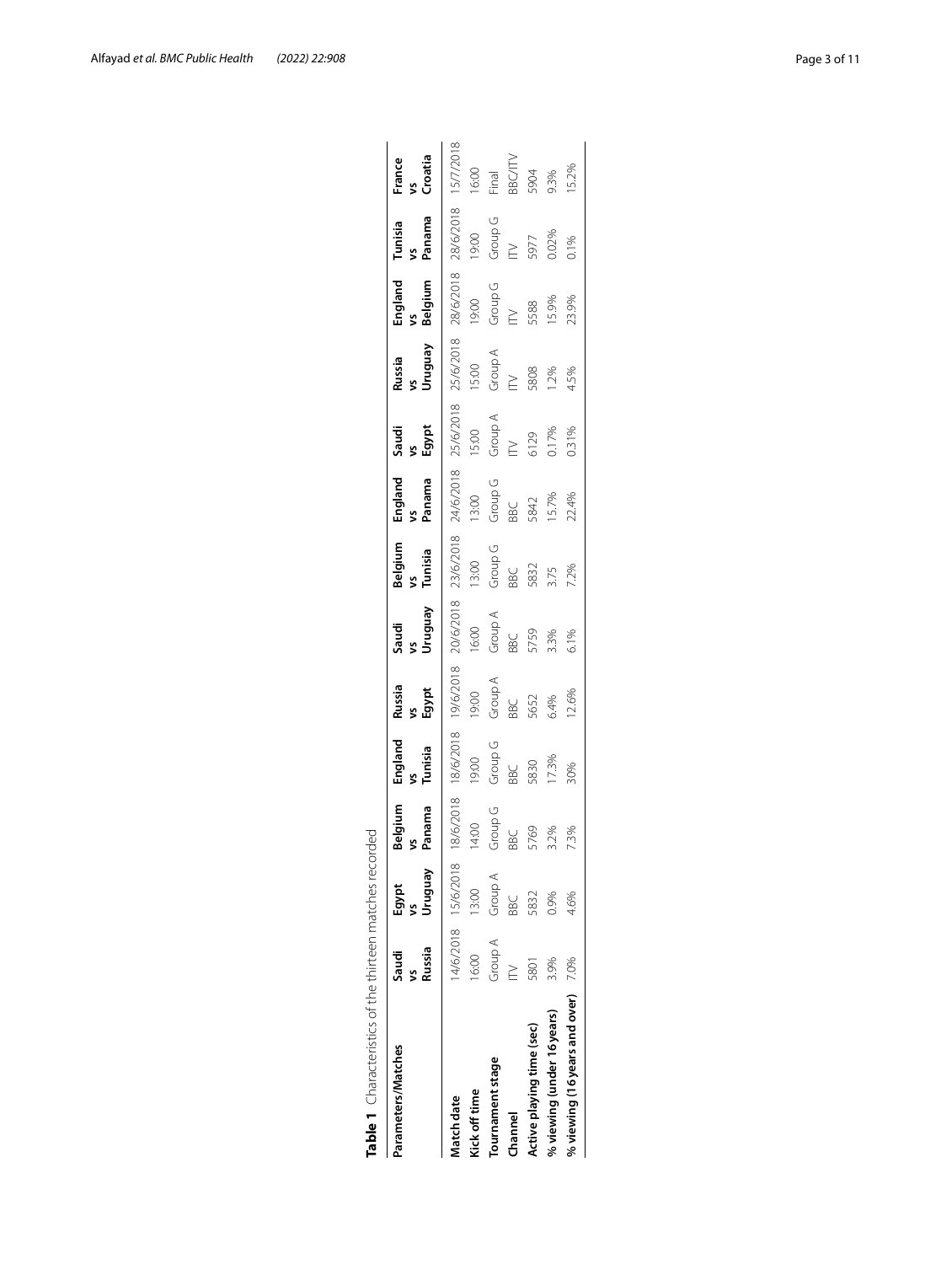| Parameters                                            | Saudi         | Egypt         | Belgium        | England       | Russia      | Saudi           | Belgium        | England     | Saudi                 | Russia                   | England        | Tunisia       | France        | Total  |
|-------------------------------------------------------|---------------|---------------|----------------|---------------|-------------|-----------------|----------------|-------------|-----------------------|--------------------------|----------------|---------------|---------------|--------|
|                                                       | Russia        | Venbnun<br>\$ | Panama<br>š    | vs<br>Tunisia | vs<br>Egypt | Vruguay<br>Š    | Tunisia<br>Š   | Panama<br>Š | Egypt<br>$\mathbf{S}$ | VengunU<br>Š             | Belgium<br>Š   | Panama<br>š   | vs<br>Croatia |        |
| Number of McDonald's brand appearances                | $\frac{8}{5}$ | S             | 59             | 54            | $\Theta$    | 36              | $\overline{4}$ | ¥           |                       |                          | 33             | 53            | 5             | 602    |
| Number of Coca Cola brand appearances                 | 4             | 29            | 35             | $\frac{4}{3}$ |             | 39              | 34             | 27          |                       | $\overline{50}$          | 29             | $\frac{6}{5}$ | $\frac{9}{4}$ | 464    |
| Number of Budweiser brand appearances                 | 2             | 39            | $\frac{6}{4}$  |               | 52          | 35              | 35             | ଛ           |                       | $\overline{Q}$           | 38             | $\frac{1}{2}$ | 52            | 551    |
| Number of Powerade<br>prand appearances               |               | $\approx$     | $\supseteq$    | $\supseteq$   | 으           | $\supseteq$     | $\tilde{=}$    | 호           | $\overline{2}$        | $\overline{\phantom{0}}$ | $\overline{2}$ |               |               | 89     |
| Total number of brand appearances                     | 75            | 130           | 52             | 155           | 123         | 122             | 129            | Ξ           | 134                   | 126                      | 116            | 165           | 169           | 1806   |
| Duration of McDonald's brand appearances              | 404           | 41            | 409            | 465           | 370         | 305             | 492            | 463         | 445                   | 304                      | 416            | 379           | 373           | 5266   |
| Duration of Coca Cola brand appearance                | 367           | 335           | 364            | 367           | 298         | 290             | 299            | 371         | 316                   | 270                      | 323            | 286           | 389           | 4275   |
| Duration of Budweiser brand appearances               | 428           | 389           | $\overline{5}$ | 461           | 345         | 414             | 407            | 403         | 483                   | 319                      | 416            | 390           | 369           | 5225   |
| Duration of Powerade brand appearances                | 203           | 177           | 106            | 192           | 174         | 175             | 177            | 180         | 166                   | 195                      | 166            | 169           | 163           | 2243   |
| Total duration of brand appearances                   | 402           | 1342          | <b>280</b>     | 1485          | 1187        | $\frac{184}{ }$ | 1375           | 1417        | 1410                  | 1088                     | 1321           | 1224          | 1294          | 17,009 |
| % of playing time where brand appearance occurs 24.1% |               | 23.0%         | 22.2%          | 25.5%         | 21.0%       | 20.5%           | 23.6%          | 24.2%       | 23.0%                 | 18.7%                    | 23.6%          | 20.5%         | 21.9%         | 22.5%  |
|                                                       |               |               |                |               |             |                 |                |             |                       |                          |                |               |               |        |

<span id="page-3-0"></span>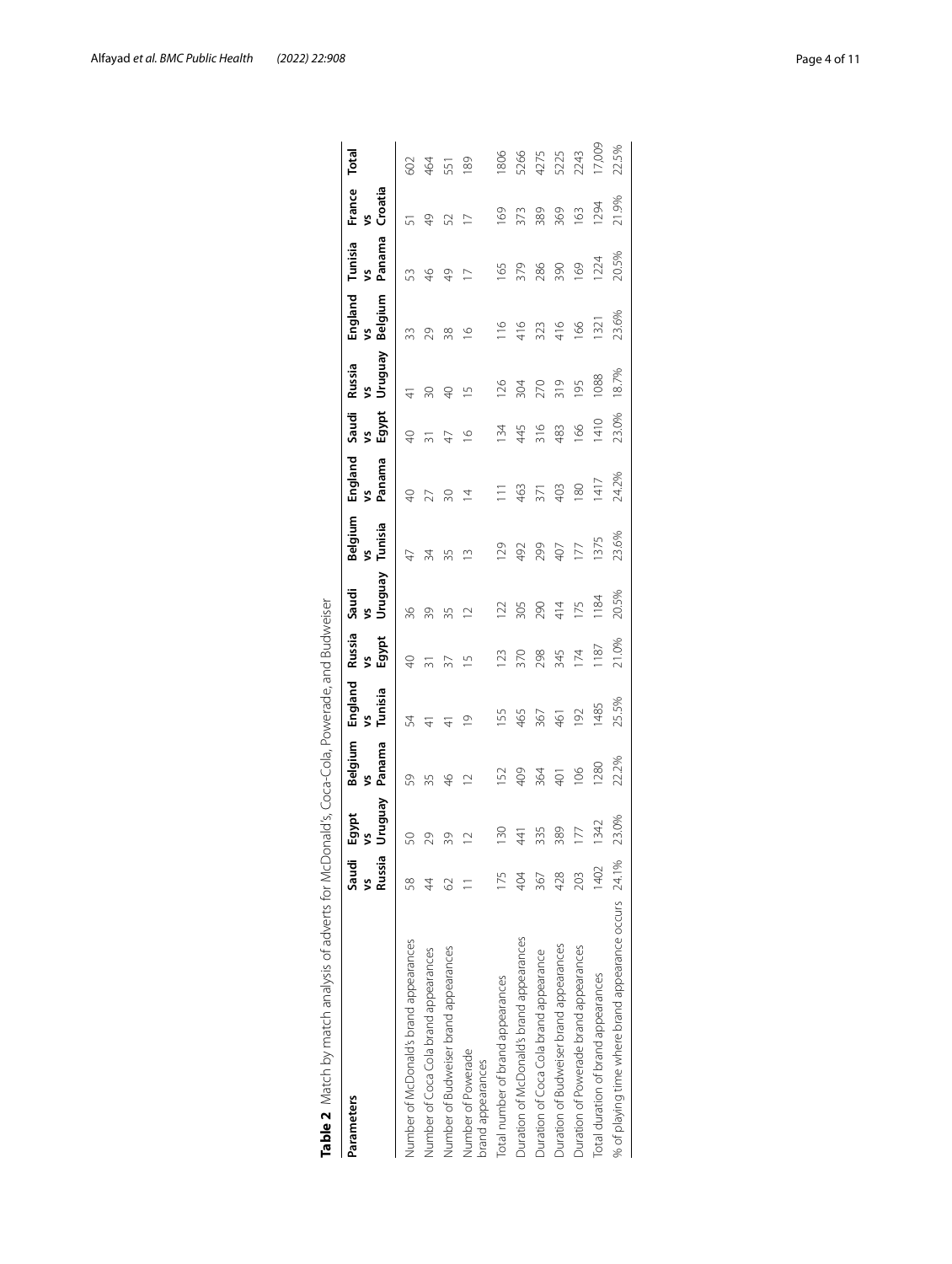## **Results**

Seven matches were broadcast in the UK by the British Broadcasting Corporation (BBC) and six by the Independent Television Network (ITV). The total duration of active play for the 13 matches was 75,731 s (1,262 min and 11 s). Games were viewed by between 0.1 and 30% of the UK adult and 0.02 to 17.3% of UK child population (Table [1](#page-2-0)).

We identifed 1806 instances of brand appearance in the sampled broadcasts, comprising 602 (33.3%) for McDonald's, 551 (30.4%) for Budweiser, 464 (25.7%) for Coca-Cola, and 189 (10.5%) for Powerade (Table [2\)](#page-3-0).

There was variation across the numbers of brand appearances in games played by Russia compared to the other matches involving other countries in the same group. Brand appearances for Russia matches were non-statistically signifcantly higher (424 appearances) compared to other Group A matches involv-ing other countries (386 appearances) (Table [2\)](#page-3-0). This comprises of 139 alcohol appearances in games played by Russia compared to 121 alcohol appearances in matches played by other Group A teams. Similarly, HFSS appearances in matches played by Russia (285 appearances) is slightly higher than HFSS appearance in matches played by other Group A teams (265 appearances) (Table  $2$ ). There was also variation across the matches played by England compared to the other Group G matches. However, brand appearance in matches played by England (382, comprising of 109 alcohol and 273 HFSS brands) is lower compared to brand appearance on other Group G matches (446, comprising of 130 alcohol and 316 HFSS brands) (Table [2](#page-3-0)). The occurrence of brand appearances varied signifcantly across the 13 games: being highest in the game between Russia and Saudi Arabia (175 appearances), and lowest in the England - Panama game (111 appearances) (Table [2](#page-3-0)).

The total duration of brand appearances across the 13 matches was 17,009s (283min 5s) or 22.5% of all playing time), of which the McDonald's brand appeared for 5266s (7.0% of playing time), Budweiser for 5225s (6.9% of playing time), Coca Cola for 4275s (5.6% of total playing time) and Powerade for 2243s (3.0% of total playing time, Table  $2$ ). The frequency of duration of brand appearances varied across the 13 games: being highest in the game between England and Tunisia (1485s), and lowest in the game between Russia and Uruguay (1108 s) (Table [2](#page-3-0)).

Nearly half of all brand appearances (840 appearances, 46.5%, lasting 85min 48s) occurred on billboards along the side-lines of the pitch; 232 appearances (12.8%: 18min, 5s) were on billboards behind the goal lines (Table [3](#page-5-0)), and 734 appearances (40.6%: 179min,

18s) occurred simultaneously on side-line and goal-line billboards.

In total, the 13 games delivered an estimated 6.7 billion gross branded HFSS impressions and 3.7 billion gross branded alcohol impressions to UK viewers (Table [4](#page-5-1)). Estimated total HFSS food and alcohol impressions delivered to viewers varied signifcantly across the selected matches, with Tunisia and England's match showing the highest numbers for HFSS (1.8 billion), and alcohol (763.2 million). While on the other hand, the lowest numbers recorded were observed in Panama and Tunisia's match, (with HFSS at 7.9 million and alcohol at 3.9 million) (Table [4\)](#page-5-1). Per capita HFSS impressions delivered by the sample matches are shown in Fig.  $1$ . The analysis of per capita impressions for alcohol, indicating a similar pattern, is presented in Fig. [2.](#page-7-0)

Gross impression delivered to children across the 13 coded matches were recorded separately (Table [5](#page-7-1)). Branded HFSS impression delivered to children ranged between 220, 000 (observed for the match between Panama and Tunisia) and 208 million (observed for the match between Tunisia and England) while the sum of branded HFSS impressions delivered to children was 852 million (Fig. [1](#page-6-0)). Alcohol impressions delivered to children ranged from 110, 000 (Panama v Tunisia) to 89.6 million (Tunisia v England), a total of 354 million impressions (Fig. [2\)](#page-7-0).

The study compared brand appearances in the matches played in Groups A and G. The findings revealed a similar rate of brand appearance between the two groups (Table [6](#page-8-0)). Despite the similarities, HFSS brand appearances were slightly higher in Group G matches (589) compared to Group A matches (550). Group A had more alcohol brand appearances (260) compared to Group G (239). The duration of brand appearance was higher in Group G (8120s) compared to Group A (7613s). Further analysis showed that the duration for HFSS imagery (5642s) and alcohol (2478 s) in Group G was higher compared to (5235s) for HFSS and (2378s) for alcohol in Group A (Table [6\)](#page-8-0).

### **Discussion**

This study identified 1806 brand appearances during the 13 matches selected for analysis. The McDonald's brand was the most commonly observed (33.3%) followed by Budweiser (30.5%), Coca-Cola (25.7%) and Powerade (10.5%). HFSS brand appearance accounted for about 69.5% (McDonald's, Coca-Cola, and Powerade) of all brand appearances during the selected matches, while alcohol brand appearance accounted for the remaining 30.5% (Budweiser). Brand appearance (both HFSS and alcohol) across Group G matches was higher than group A matches, and higher in matches played by the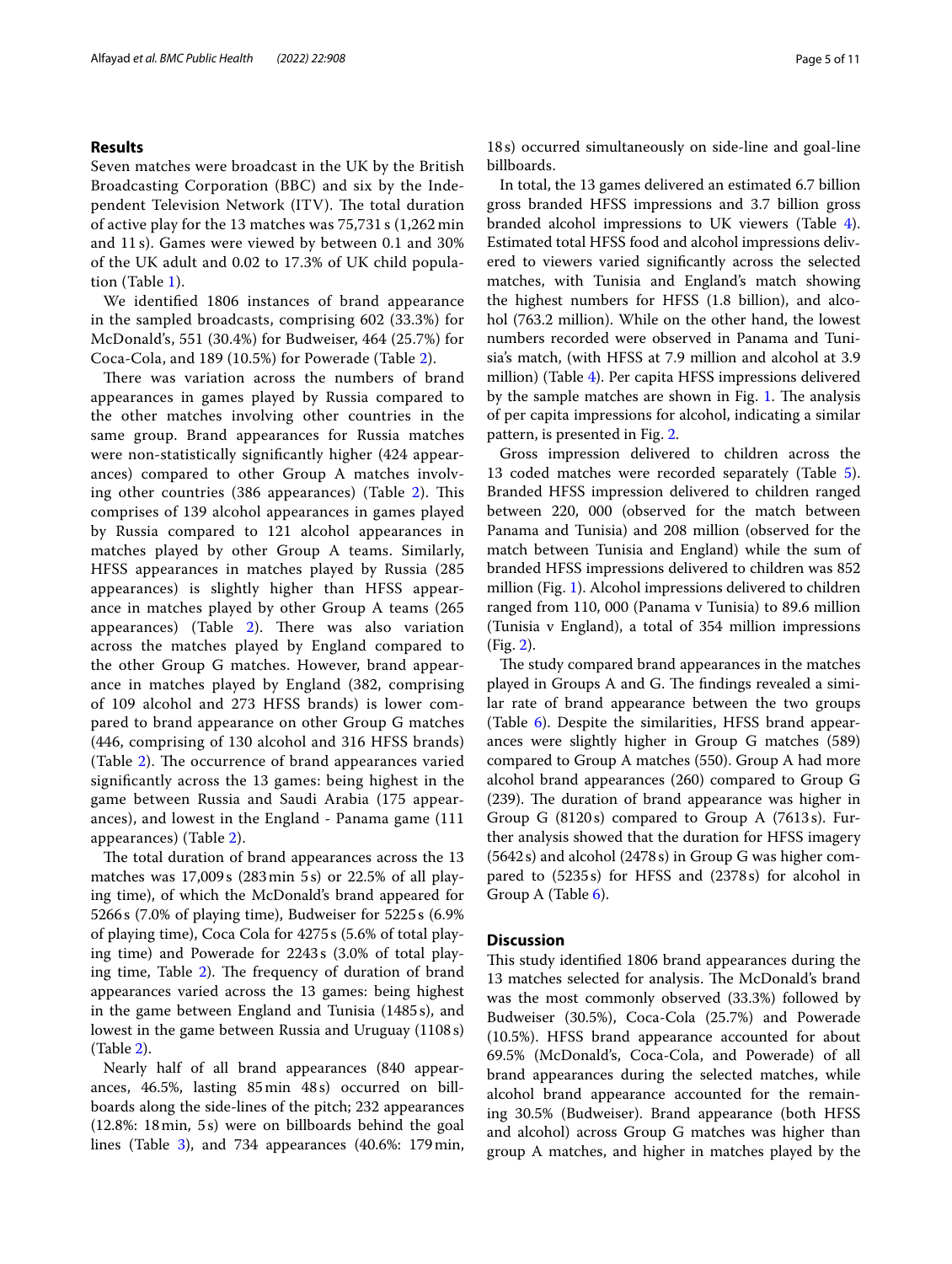| Pitch side                                                             | MacDonald's                     | Coca Cola        | Powerade           | <b>Budweiser</b> | Total                 |
|------------------------------------------------------------------------|---------------------------------|------------------|--------------------|------------------|-----------------------|
| Total number of sideline appearances                                   | 319                             | 239              | 31                 | 251              | 840                   |
| Total number of goal line appearances                                  | 69                              | 59               | 14                 | 90               | 232                   |
| Total number of simultaneous side lines and<br>goal line appearances   | 214                             | 166              | 144                | 210              | 734                   |
| Overall total number of appearances<br>% of total                      | 602<br>33.3%                    | 464<br>25.7%     | 189<br>10.5%       | 551<br>30.5%     | 1806<br>$(100\%)$     |
| Total duration of sideline appearances                                 | 1892s                           | 1319s            | 194s               | 1743s            | 51485                 |
| Total duration of goal line appearances                                | 371s                            | 281s             | 55s                | 403s             | 1110s                 |
| Total duration of simultaneous side lines and<br>goal line appearances | 3003 s                          | 2675s            | 1994 s             | 3079 s           | 10.751 s              |
| Overall total duration of appearances<br>% of total                    | 5266 <sub>S</sub><br>$(30.9\%)$ | 4275s<br>(25.1%) | 2243<br>$(13.2\%)$ | 5225s<br>(30.7%) | 17.009 s<br>$(100\%)$ |

<span id="page-5-0"></span>Table 3 Location, frequency, and duration (seconds) of brand appearance during the thirteen selected matches of the 2018 FIFA World Cup

<span id="page-5-1"></span>**Table 4** Gross and per capita total impressions of cumulative HFSS and alcohol appearances by population group and match

| Match                       | <b>HFSS</b>                         |                                             | Alcohol                                 |                                                |
|-----------------------------|-------------------------------------|---------------------------------------------|-----------------------------------------|------------------------------------------------|
|                             | Gross Impression (95% CI) (Billion) | Per capita Impression<br>(95% CI) (Billion) | Gross Impression (95%)<br>CI) (Billion) | Per capita<br>impression (95%<br>CI) (Billion) |
| Saudi v Egypt               | 41.04 (27.62-54.46)                 | $0.61(0.42 - 0.82)$                         | 27.38 (18.53-36.22)                     | $0.41(0.28 - 0.55)$                            |
| Egypt v Uruguay             | 210.58 (192.43-228.75)              | $3.17(2.90 - 3.45)$                         | 104.02 (95.15-112.88)                   | $1.57(1.43 - 1.70)$                            |
| Russia v Saudi              | 446.26 (416.63-475.91)              | $6.72(6.27 - 7.17)$                         | 271.41 (253.59-289.22)                  | $4.09(3.82 - 4.35)$                            |
| Tunisia v England           | 1767.32 (1717.35-1817.30)           | 26.61 (25.86-27.37)                         | 763.15 (741.82-784.47)                  | 11.49 (11.17-11.81)                            |
| Uruguay v Saudi             | 171.27 (155.27-187.29)              | $2.57(2.34 - 2.82)$                         | 131.61 (122.25-140.98)                  | $1.98(1.84 - 2.12)$                            |
| Russia v Egypt              | 316.71 (295.90-337.53)              | 4.76 (4.46-5.08)                            | 286.07 (272.33-299.81)                  | $4.31(4.10 - 4.51)$                            |
| Belgium v Panama            | 211.73 (191.80-231.67)              | $3.18(2.89 - 3.49)$                         | 205.30 (191.97-218.64)                  | $3.09(2.89 - 3.29)$                            |
| Uruguay v Russia            | 188.58 (172.28-204.88)              | $2.84(2.59 - 3.09)$                         | 106.30 (97.22-115.38)                   | $1.60(1.46 - 1.74)$                            |
| England v Belgium           | 932.73 (902.34-963.14)              | 14.04 (13.59-14.51)                         | 571.98 (553.56-590.41)                  | 8.61 (8.33-8.89)                               |
| Belgium v Tunisia           | 276.06 (257.90-294.23)              | $4.15(3.88 - 4.43)$                         | 169.29 (158.28-180.30)                  | $2.55(2.38 - 2.71)$                            |
| England v Panama            | 952.67 (920.49-984.87)              | 14.34 (13.86-14.83)                         | 426.80 (412.55-441.06)                  | $6.42(6.21 - 6.64)$                            |
| Panama y Tunisia            | 7.89 (3.88-11.91)                   | $0.11(0.06 - 0.18)$                         | 3.91 (1.94 - 5.88)                      | $0.06(0.03 - 0.09)$                            |
| Final Total ( $BBC + ITV$ ) | 1187.23 (1126.58-1247.88)           | 18.34 (17.39-19.29)                         | 617.36 (585.82-648.90)                  | $9.53(9.04 - 10.03)$                           |

host country (Russia, despite the prohibition of alcohol advertisement) than other group G matches, though these difference are not statistically significant. The duration of brand appearance accounted for 22.5% of the total playing time for the 13 selected matches and the appearance of McDonald's, Budweiser, Coca Cola, and Powerade accounted for 7, 6.9, 5.6, and 3% of playing time respectively. The majority of brand appearance (46.5%) occurred along pitch side-lines alone while 40.6% of all brand appearance occurred simultaneously on the sideline and goal line. These brand appearances generated substantial audience exposure, delivering 3.7 billion of alcohol and 6.7 billion of HFSS total gross impressions. This study also revealed that 852 million HFSS and 354 million alcohol impressions were also delivered to UK children who watched the 13 selected matches. Our study thus provides evidence that the 2018 FIFA World Cup was a source of signifcant exposure of children, young people, and adults to branded HFSS and alcohol advertising through sports sponsorship and is likely to be a contributor to alcohol and HFSS consumption by young people and adults.

Available evidence indicates that advertising of alcohol and HFSS, particularly among children, can infuence eating behaviour  $[33, 34]$  $[33, 34]$  $[33, 34]$  $[33, 34]$  and food choices  $[14]$  $[14]$ , leading to an increased risk of obesity and related morbidities [[35,](#page-10-13) [36](#page-10-14)]. Advertising during sporting events is a common practice and has been identifed as the dominant medium for the promotion of alcohol and drinking among the general population [[34\]](#page-10-12). Budweiser and Coca Cola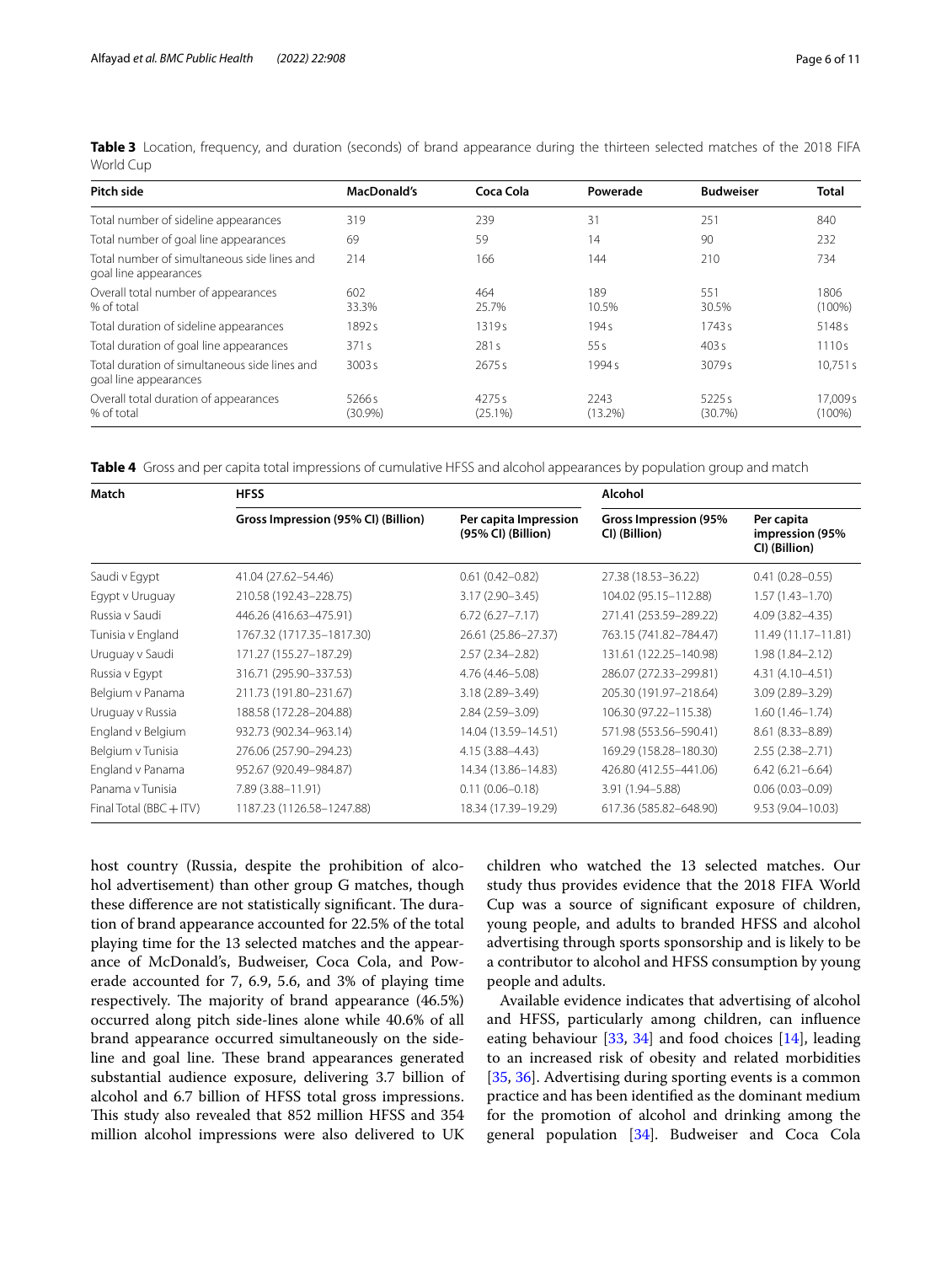



<span id="page-6-0"></span>have historically been major sponsors of several sporting events, such as stock car racing, the Olympics and major football competitions [[37\]](#page-10-15). Budweiser and Coca Cola spent \$350 million and \$265 million respectively for sports sponsorship in 2016 [[37\]](#page-10-15). McDonald's has been top sponsor of the Olympics and contributed around \$1 billion every four years before ending the sponsorship in  $2018$  [ $38$ ]. Powerade is also an official sponsor of many international sport events, including Rio 2016 Olympic Games, Australian Olympic Committee, football events, rugby union, and cricket [\[27\]](#page-10-4).

Though the advertising of alcohol and HFSS to adults is allowed in the UK, such advertisements are subject to regulations intended to protect children and young adults, particularly when the percentage of young viewers exceeds 30% of the target audience [\[39](#page-10-17)]. With respect to alcohol, the code seeks to prevent the general appeal of these products to children and young adults [\[18](#page-9-15), [19](#page-9-16), [39](#page-10-17)]. However, while the Ofcom broadcasting code restricts content in programmes, the regulator has no remit over sponsorship at televised sporting events and the Advertising Standards Authority, the UK's regulator of advertising, does not regulate advertisements at the venue of televised sporting events due to their defnition of advertising [\[1](#page-9-0)]. Alcohol and HFSS advertising through sponsorship at televised sporting events is thus, to practical purposes, currently unregulated.

Our analysis shows that the 2018 FIFA world cup was a major source of exposure to children and young people in the UK and is likely to be a contributor to HFSS consumption and alcohol use. These results are in accordance with fndings reporting that advertising of alcohol, particularly among children, can infuence behaviour [[33\]](#page-10-11), leading to an increase in the risk of related morbidities  $[35]$ . The earlier children are exposed to alcohol advertising, the earlier they start drinking [\[40,](#page-10-18) [41](#page-10-19)]. Children who otherwise might not have been thinking about alcohol start thinking to themselves 'is this the product for me' whenever they see alcohol advertisements [[40,](#page-10-18) [41\]](#page-10-19). If these young people are already drinking, exposure to alcoholic content increases their chances of drinking at hazardous levels [[40](#page-10-18)]. Despite EU regulations which prohibit media advertisement of HFSS and alcohol related contents to children, pitch-side promotional appearances during active play of the FIFA 2018 World Cup totalled over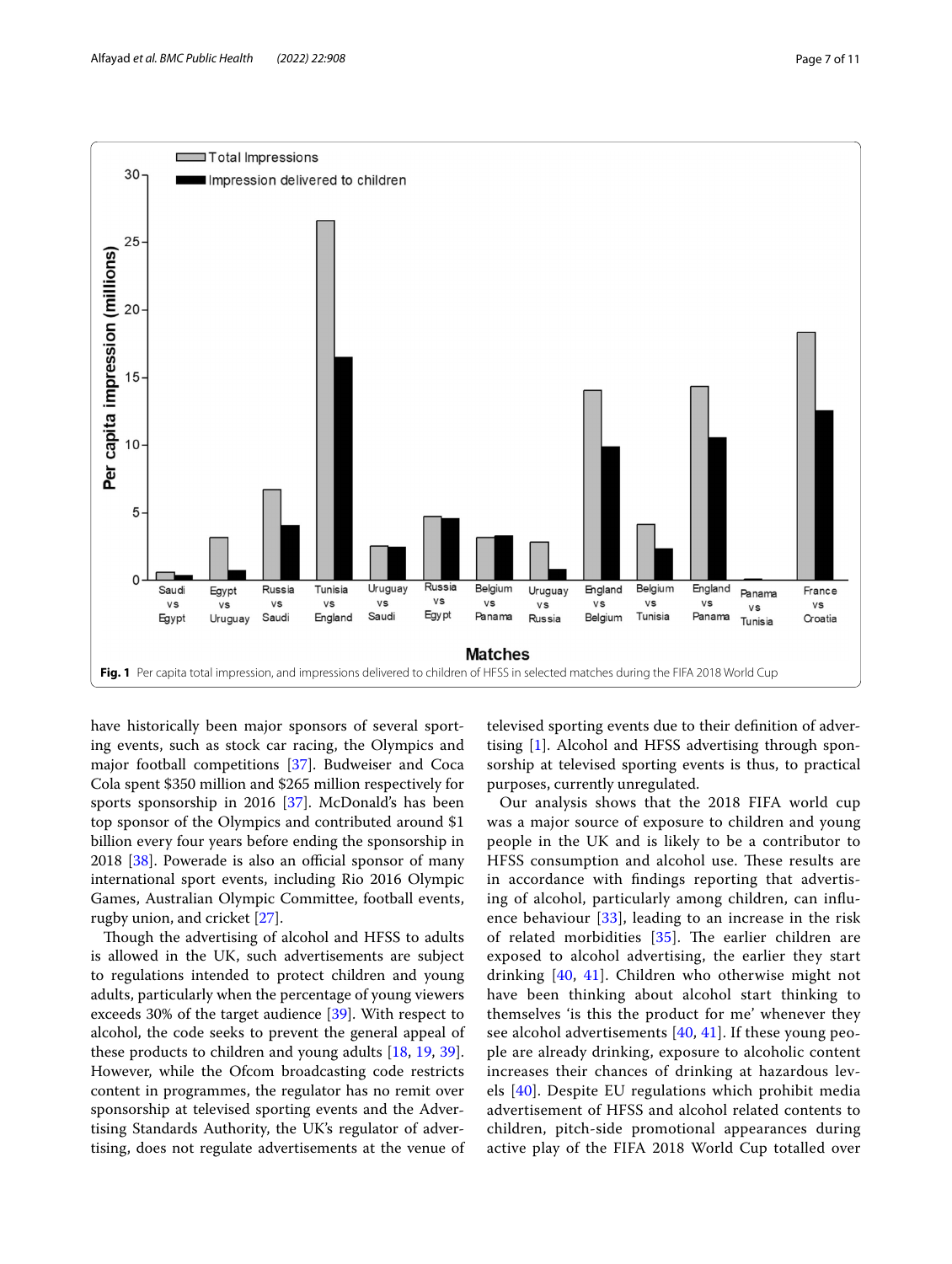

<span id="page-7-1"></span><span id="page-7-0"></span>**Table 5** Gross and per capita child impressions of cumulative HFSS and alcohol appearances by population group and match

| Match                       | <b>HFSS</b>               |                                   | Alcohol                   |                                      |
|-----------------------------|---------------------------|-----------------------------------|---------------------------|--------------------------------------|
|                             | Gross Impression (95% CI) | Per capita Impression<br>(95% CI) | Gross Impression (95% CI) | Per capita<br>impression<br>(95% CI) |
| Saudi v Egypt               | $4.49(2.56 - 6.43)$       | $0.35(0.20 - 0.51)$               | $2.99(1.71 - 4.27)$       | $0.24(0.14 - 0.34)$                  |
| Egypt v Uruguay             | $9.31(7.63 - 11.01)$      | $0.73(0.61 - 0.87)$               | $4.59(3.77 - 5.42)$       | $0.36(0.30 - 0.43)$                  |
| Russia v Saudi              | 51.56 (47.12-56.02)       | $4.09(3.74 - 4.45)$               | 31.30 (28.63-33.97)       | $2.48(2.27 - 2.69)$                  |
| Tunisia v England           | 207.91 (199.91-215.91)    | 16.50 (15.87-17.14)               | 89.60 (86.19-93.02)       | $7.10(6.83 - 7.37)$                  |
| Uruguay v Saudi             | 31.43 (28.45-34.43)       | $2.49(2.26 - 2.73)$               | 14.65 (13.27-16.03)       | $1.16(1.05 - 1.27)$                  |
| Russia v Egypt              | 57.65 (53.78-61.53)       | 4.57 (4.27-4.88)                  | 30.01 (28.01-32.00)       | $2.38(2.22 - 2.53)$                  |
| Belgium v Panama            | 38.19 (34.51-41.89)       | 3.03 (2.74 - 3.32)                | 18.72 (16.94-20.51)       | $1.48(1.34 - 1.62)$                  |
| Uruguay v Russia            | 10.37 (8.69-12.06)        | $0.82(0.69 - 0.96)$               | 5.84 (4.90-6.78)          | $0.46(0.39 - 0.54)$                  |
| England v Belgium           | 124.54 (119.50-129.59)    | $9.88(9.48 - 10.29)$              | 76.23 (73.17-79.28)       | $6.04(5.80 - 6.28)$                  |
| Belgium v Tunisia           | 29.51 (26.89-32.14)       | $2.34(2.13 - 2.55)$               | 18.06 (16.47-19.66)       | $1.43(1.30-1.56)$                    |
| England v Panama            | 133.05 (127.63-138.48)    | 10.55 (10.13-10.99)               | 59.49 (57.09-61.89)       | 4.71 (4.52-4.90)                     |
| Panama v Tunisia            | $0.22$ ( $-0.07 - 0.53$ ) | $0.01(-0.01-0.04)$                | $0.11 (-0.03 - 0.26)$     | $0.01(0.00 - 0.02)$                  |
| Final Total ( $BBC + ITV$ ) | 154.00 (144.15-163.85)    | 12.56 (11.75-13.38)               | 80.01 (74.95-85.20)       | $6.53(6.11 - 6.95)$                  |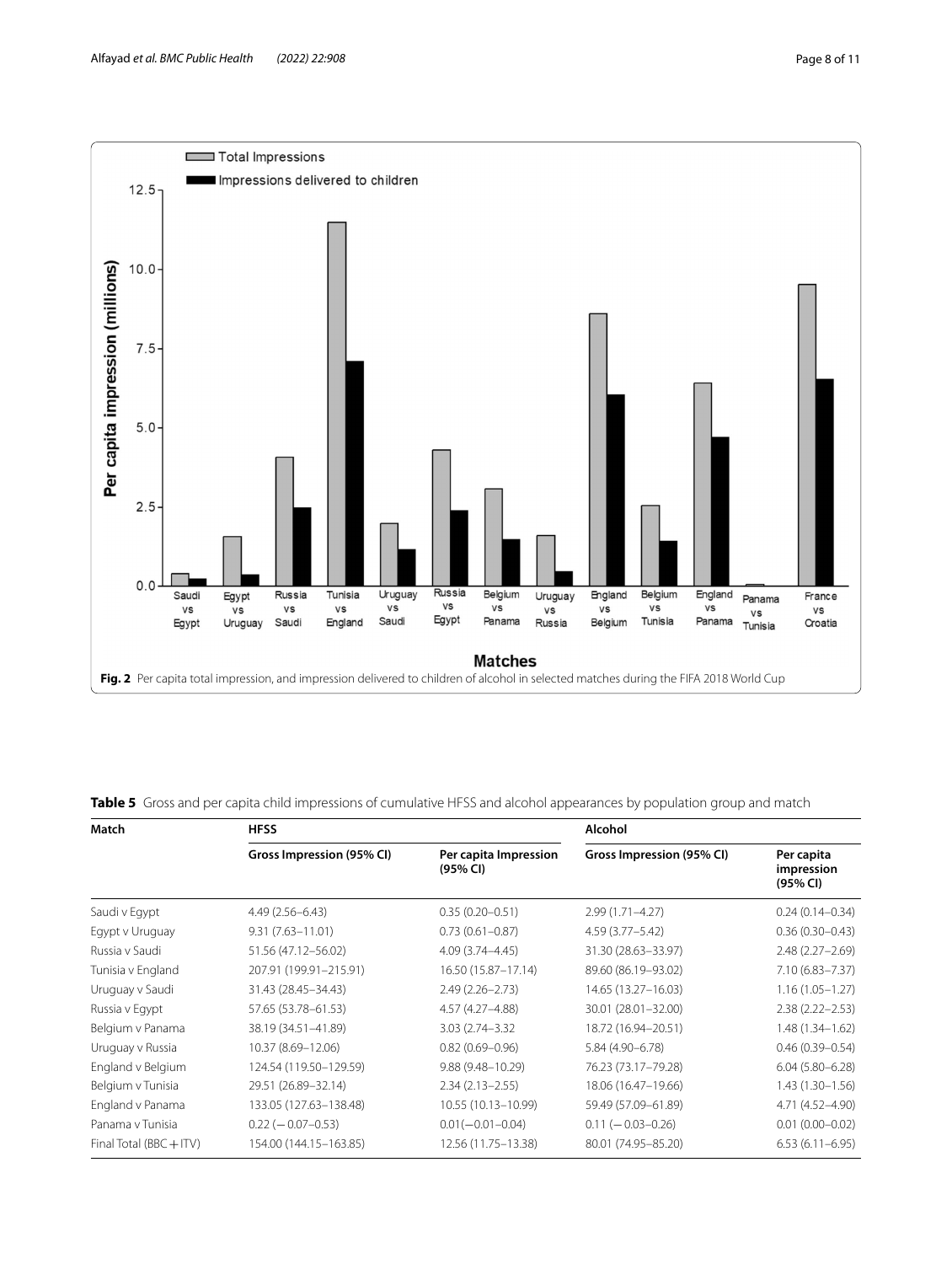| <b>Description</b>             | <b>Group A</b>         | <b>Group G</b>         | <b>P</b> Value |
|--------------------------------|------------------------|------------------------|----------------|
| HFSS appearance                | 550                    | 589                    | 0.435          |
| Alcohol appearance             | 260                    | 239                    | 0.499          |
| Total appearance for the group | 810                    | 828                    | 0.812          |
| Duration of active play        | 34,985 s (583 min 8 s) | 34,838 s (581 min 3 s) | 0.781          |
| <b>HESS</b> duration           | 5235 s (87 min, 25 s)  | 5642 s (94 min)        | 0.213          |
| Alcohol duration               | 2378 (40 min, 3 s)     | 2478 s (41 min, 3 s)   | 0.539          |
| <b>Total Duration of brand</b> | 7613s                  | 8120s                  | 0.252          |

<span id="page-8-0"></span>**Table 6** Duration, appearances, and comparison between Group A and G

2.5 h for HFSS brands and approximately 1.5 h for alcohol brands. Given the potential infuence of this exposure on food choices and alcohol consumption among children and young adults, it is important that current regulations include televised sporting events in their remit to prevent young people being exposed to this content. In France, the "Loi Evin" otherwise referred to as the Evin's Law largely controls alcohol marketing and bans alcohol advertising. However, Big Alcohol keeps breaking the law or tries to circumvent it despite the legal repercussions  $[42]$  $[42]$  $[42]$ . It is also imperative that global advertisement strategies which ensure benefts to sporting event sponsors without jeopardizing the health and well-being of the population are developed for the future.

Our fndings lend support to studies calling for comprehensive regulation of food (and beverage) advertising during peak viewing hours accessible to children. Similar to our study, Kelly et al. recommend that regulation of TV advertising aimed at children should concentrate on the type of programs where advertisements are broadcast, the type of product, the target audience, the time of day, and the subject matter of advertisements [\[43\]](#page-10-21). At the same time, regulators must also consider focusing on the addition of sponsorship and sport to the scope of comprehensive regulations. Current self-regulatory marketing codes targeting alcohol and food are inefective since most ignore the sponsorship of sport.

The cross-sectional nature of our study means that we are unable to estimate the efect of the documented exposure on HFSS or alcohol content consumption in our study population. However, there is evidence from elsewhere that exposure to such imagery through other media increases consumption of alcohol and HFSS [[44](#page-10-22)]. We only coded a sample of 13 of the 48 matches in the entire FIFA World Cup competition. However, we have no reasons to suspect that the other groups and games would have been diferent, given our fnding of the similarity of alcohol appearances in games featuring

countries with diferent controls on alcohol advertising in place.

The 13 games delivered an estimated 6.7 billion gross branded HFSS impressions and 3.7 billion gross branded alcohol impressions to UK viewers. Our estimation of both gross and per capita impressions in this study assumes that viewers watched the entire broadcast of matches selected for coding and analysis, when in fact many may have watched only parts of the games. Calculating the gross and per capita impressions to measure population exposure has certain implications. The alcohol industry frequently cites gross impressions as a more suitable means to measure alcohol advertising [[45\]](#page-10-23). However, the disparity in population size causes more impressions per person for youth and fewer per person for adults. Moreover, we also only coded a small proportion of the matches featured in the 2018 World Cup (21% of matches) and this indicates that exposure arising from the full competition is likely to be substantially higher. Also, the study is unable to capture impressions to viewers who watched selected matches online, from within the stadia or viewers of other matches played throughout the tournament. For this reason, fgures we have provided are likely to underestimate true exposure. The British Broadcasting Corporation (BBC) indicated that 44.5 million people watched its coverage of the FIFA World Cup on television while a further 49.2 million people watched online via the BBC Sport website [\[46](#page-10-24)]. England played in some of the matches coded in this study and this may partly account for higher viewing fgures for those matches, compared to matches involving other countries. The global viewership of the FIFA World Cup has been estimated at 3.4 billion, which is nearly half the global population  $[47]$  $[47]$ . This includes home TV audiences (estimated at 160 million), those who watched the game online and others who watched in public places such as bars, outdoor locations and pubs  $[46]$  $[46]$  $[46]$ . The UK exposure fgures therefore probably represent a very small proportion of the true total global exposure.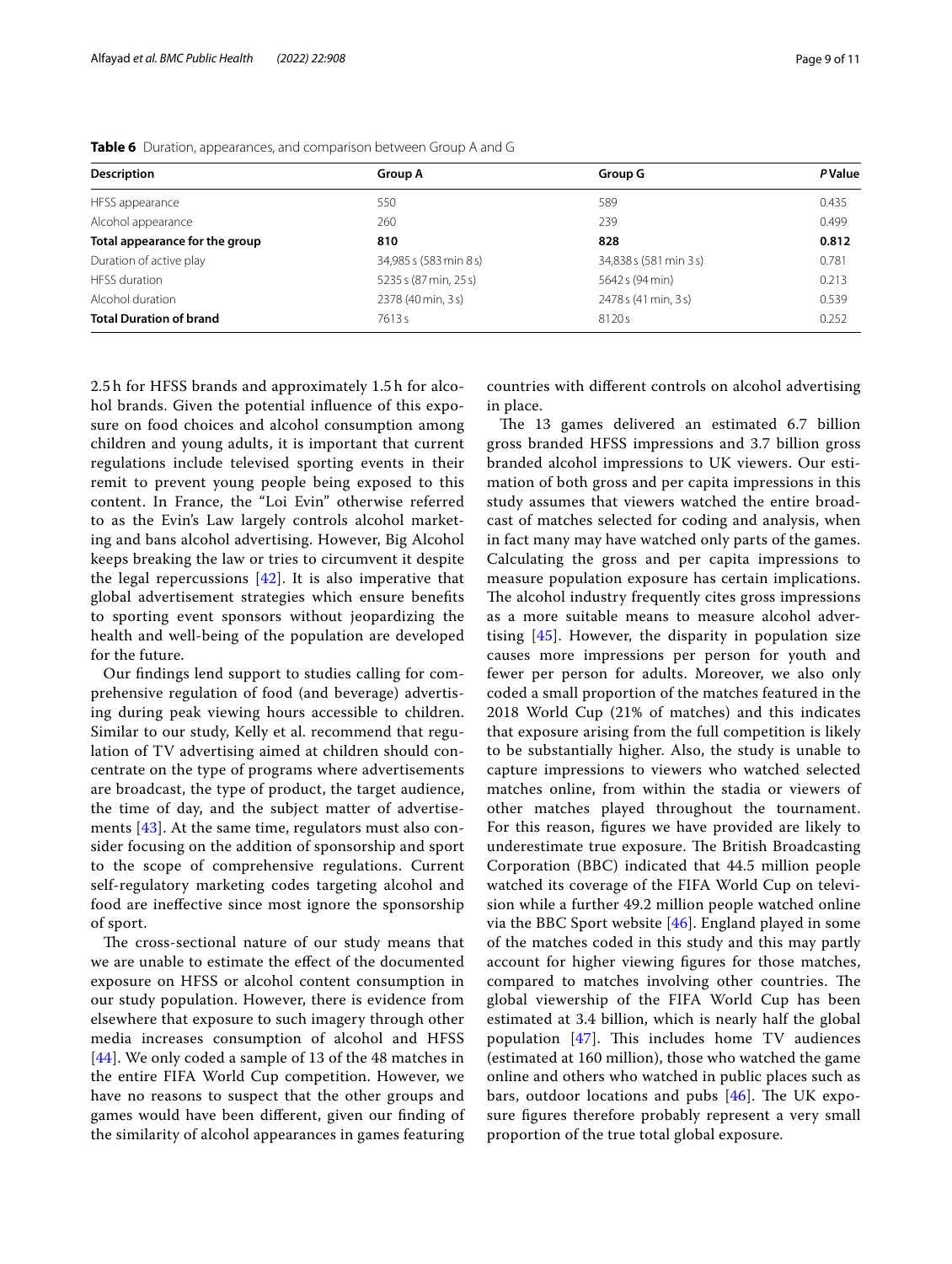# **Conclusion**

This study has thus demonstrated that the 2018 FIFA World Cup was a source of signifcant exposure of branded HFSS and alcohol advertising through sports sponsorship and is likely to be a contributor to alcohol and HFSS consumption by young people. Future studies should continue to monitor alcohol and HFSS advertising through sponsorship at sporting events, to explore the population exposure to unregulated HFSS and alcohol advertising and policies reviewed to include restrictions on sports sponsorship to reduce exposure to alcohol and HFSS advertising through this medium.

#### **Acknowledgments**

JB and RLM are members of SPECTRUM a UK Prevention Research Partnership Consortium. UKPRP is an initiative funded by the UK Research and Innovation Councils, the Department of Health and Social Care (England) and the UK devolved administrations, and leading health research charities. ABB is a Research Fellow supported by Cancer Research UK (C63710/A27908).

#### **Authors' contributions**

KA led the data coding, supported the data analysis, and wrote the initial manuscript. RLM and JB contributed to drafting the manuscript. ABB contributed with drafting the manuscript and assisted with interpreting the fndings of the study. All authors reviewed and approved the manuscript.

#### **Funding**

This work was supported by the Saudi Electronic University, the Medical Research Council [grant number MR/K023195/1].

#### **Availability of data and materials**

The datasets used and/or analysed during the current study are available from the corresponding author on reasonable request.

#### **Declarations**

**Ethics approval and consent to participate** Not applicable.

#### **Consent for publication**

Not applicable.

#### **Competing interests**

The authors declare that they have no competing interests.

#### **Author details**

<sup>1</sup>UK Centre for Tobacco and Alcohol Studies, Division of Epidemiology and Public Health, Faculty of Medicine, University of Nottingham, Clinical Sciences Building, City Hospital, Nottingham NG5 1PB, UK.<sup>2</sup> Department of Public Health, College of Health Sciences, Saudi Electronic University, Riyadh Campus, Abi Bakr Siddiq Branch Rd, Riyadh 13323, Saudi Arabia. <sup>3</sup>SPECTRUM Consortium, London, UK. <sup>4</sup>Psychology Department, Nottingham Trent University, 50 Shakespear Street, Nottingham NG1 4FQ, UK.

#### Received: 22 April 2021 Accepted: 7 April 2022 Published online: 06 May 2022

#### **References**

- <span id="page-9-0"></span>1. World Health Organization. Alcohol. 2018 [cited 2021 Aug 6]. Available from: <https://www.who.int/news-room/fact-sheets/detail/alcohol>
- <span id="page-9-1"></span>2. Jernigan D, Noel J, Landon J, Thornton N, Lobstein T. Alcohol marketing and youth alcohol consumption: a systematic review of longitudinal studies published since 2008. Addiction. 2017;112(Suppl 1):7–20.
- <span id="page-9-2"></span>3. Hagger MS, Lonsdale AJ, Hein V, Koka A, Lintunen T, Pasi H, et al. Predicting alcohol consumption and binge drinking in company employees: an application of planned behaviour and self-determination theories. Br J Health Psychol. 2012;17(2):379–407.
- <span id="page-9-3"></span>4. World Health Organization. Global strategy to reduce the harmful use of alcohol. 2010 [cited 2021 Dec 23]. Available from: [https://www.who.int/](https://www.who.int/substance_abuse/alcstratenglishfinal.pdf) [substance\\_abuse/alcstratenglishfnal.pdf](https://www.who.int/substance_abuse/alcstratenglishfinal.pdf)
- <span id="page-9-4"></span>5. Mozafarian D, Afshin A, Benowitz NL, Bittner V, Daniels SR, Franch HA, et al. AHA scientifc statement population approaches to improve diet, physical activity, and smoking habits a scientifc statement from the American Heart Association. Circulation. 2012;126(12). [https://doi.org/10.](https://doi.org/10.1161/CIR.0b013e318260a20b) [1161/CIR.0b013e318260a20b](https://doi.org/10.1161/CIR.0b013e318260a20b).
- <span id="page-9-5"></span>6. Swinburn B, Vandevijvere S, Kraak V, Sacks G, Snowdon W, Hawkes C, et al. Monitoring and benchmarking government policies and actions to improve the healthiness of food environments: a proposed government healthy food environment policy index. Obes Rev. 2013;14(Suppl 1):24–37.
- <span id="page-9-6"></span>7. Stewart BW, Wild CP. World cancer report 2014. International Agency for Research on Cancer; 2014. p. 630.
- <span id="page-9-7"></span>8. World Health Organization. Policies to limit marketing of unhealthy foods to children fall short of protecting their health and rights. 2018 [cited 2021 Aug 6]. Available from: [https://www.euro.who.int/en/](https://www.euro.who.int/en/health-topics/disease-prevention/nutrition/news/news/2018/10/policies-to-limit-marketing-of-unhealthy-foods-to-children-fall-short-of-protecting-their-health-and-rights) [health-topics/disease-prevention/nutrition/news/news/2018/10/polic](https://www.euro.who.int/en/health-topics/disease-prevention/nutrition/news/news/2018/10/policies-to-limit-marketing-of-unhealthy-foods-to-children-fall-short-of-protecting-their-health-and-rights) [ies-to-limit-marketing-of-unhealthy-foods-to-children-fall-short-of-prote](https://www.euro.who.int/en/health-topics/disease-prevention/nutrition/news/news/2018/10/policies-to-limit-marketing-of-unhealthy-foods-to-children-fall-short-of-protecting-their-health-and-rights) [cting-their-health-and-rights](https://www.euro.who.int/en/health-topics/disease-prevention/nutrition/news/news/2018/10/policies-to-limit-marketing-of-unhealthy-foods-to-children-fall-short-of-protecting-their-health-and-rights)
- <span id="page-9-8"></span>Dixon HG, Scully ML, Wakefield MA, White VM, Crawford DA. The effects of television advertisements for junk food versus nutritious food on children's food attitudes and preferences. Soc Sci Med. 2007;65(7):1311–23.
- <span id="page-9-10"></span>10. Scully M, Dixon H, Wakefield M. Association between commercial television exposure and fast-food consumption among adults. Public Health Nutr. 2009;12(1):105–10.
- 11. Scully M, Wakefeld M, Niven P, Chapman K, Crawford D, Pratt IS, et al. Association between food marketing exposure and adolescents' food choices and eating behaviors. Appetite. 2012;58(1):1–5.
- 12. Boyland EJ, Nolan S, Kelly B, Tudur-Smith C, Jones A, Halford JC, et al. Advertising as a cue to consume: a systematic review and meta-analysis of the efects of acute exposure to unhealthy food and nonalcoholic beverage advertising on intake in children and adults. Am J Clin Nutr. 2016;103(2):519–33.
- <span id="page-9-11"></span>13. Zimmerman FJ, Shimoga SV. The effects of food advertising and cognitive load on food choices. BMC Public Health. 2014;14(1):342.
- <span id="page-9-12"></span>14. Dovey TM, Torab T, Yen D, Boyland EJ, Halford JCG. Responsiveness to healthy advertisements in adults: an experiment assessing beyond brand snack selection and the impact of restrained eating. Appetite. 2017;112:102–6.
- <span id="page-9-9"></span>15. Cancer Research UK. Teens likely to crave junk food after watching TV ads. Cancer Research UK - Science blog. 2018. Available from: [https://news.](https://news.cancerresearchuk.org/2018/01/15/teens-likely-to-crave-junk-food-after-watching-tv-ads/) [cancerresearchuk.org/2018/01/15/teens-likely-to-crave-junk-food-after](https://news.cancerresearchuk.org/2018/01/15/teens-likely-to-crave-junk-food-after-watching-tv-ads/)[watching-tv-ads/](https://news.cancerresearchuk.org/2018/01/15/teens-likely-to-crave-junk-food-after-watching-tv-ads/)
- <span id="page-9-13"></span>16. Ofcom. The Ofcom broadcasting code (with the cross-promotion code and the on demand programme service rules). Ofcom 2021 [cited 2021 Dec 23]. Available from: [https://www.ofcom.org.uk/tv-radio-and-on](https://www.ofcom.org.uk/tv-radio-and-on-demand/broadcast-codes/broadcast-code)[demand/broadcast-codes/broadcast-code](https://www.ofcom.org.uk/tv-radio-and-on-demand/broadcast-codes/broadcast-code)
- <span id="page-9-14"></span>17. Ofcom. What is the watershed? Ofcom. 2020 [cited 2021 Dec 23]. Available from: [https://www.ofcom.org.uk/tv-radio-and-on-demand/advice](https://www.ofcom.org.uk/tv-radio-and-on-demand/advice-for-consumers/television/what-is-the-watershed)[for-consumers/television/what-is-the-watershed](https://www.ofcom.org.uk/tv-radio-and-on-demand/advice-for-consumers/television/what-is-the-watershed)
- <span id="page-9-15"></span>18. Ofcom. HFSS advertising restrictions: Final review. 2010. Available from: [https://www.ofcom.org.uk/\\_\\_data/assets/pdf\\_fle/0024/31857/hfss](https://www.ofcom.org.uk/__data/assets/pdf_file/0024/31857/hfss-review-final.pdf)[review-fnal.pdf](https://www.ofcom.org.uk/__data/assets/pdf_file/0024/31857/hfss-review-final.pdf)
- <span id="page-9-16"></span>19. Advertising standards agency. The BCAP code - the UK code of broadcast advertising. 2017. Available from: [https://www.asa.org.uk/uploads/assets/](https://www.asa.org.uk/uploads/assets/846f25eb-f474-47c1-ab3ff571e3db5910/BCAP-Code-full.pdf) [846f25eb-f474-47c1-ab3f571e3db5910/BCAP-Code-full.pdf](https://www.asa.org.uk/uploads/assets/846f25eb-f474-47c1-ab3ff571e3db5910/BCAP-Code-full.pdf)
- <span id="page-9-17"></span>20. Quinn I. New HFSS ad rules to cover all children under 16. The Grocer. 2016 [cited 2021 Dec 23]. Available from: [https://www.thegrocer.co.uk/](https://www.thegrocer.co.uk/health/new-hfss-ad-rules-to-cover-all-children-under-16/545850.article) [health/new-hfss-ad-rules-to-cover-all-children-under-16/545850.article](https://www.thegrocer.co.uk/health/new-hfss-ad-rules-to-cover-all-children-under-16/545850.article)
- <span id="page-9-18"></span>21. Ofcom. Section nine: Commercial references on TV. Ofcom. 2021 [cited 2021 Aug 7]. Available from: [https://www.ofcom.org.uk/tv-radio-and-on](https://www.ofcom.org.uk/tv-radio-and-on-demand/broadcast-codes/broadcast-code/section-nine-commercial-references-tv)[demand/broadcast-codes/broadcast-code/section-nine-commercial](https://www.ofcom.org.uk/tv-radio-and-on-demand/broadcast-codes/broadcast-code/section-nine-commercial-references-tv)[references-tv](https://www.ofcom.org.uk/tv-radio-and-on-demand/broadcast-codes/broadcast-code/section-nine-commercial-references-tv)